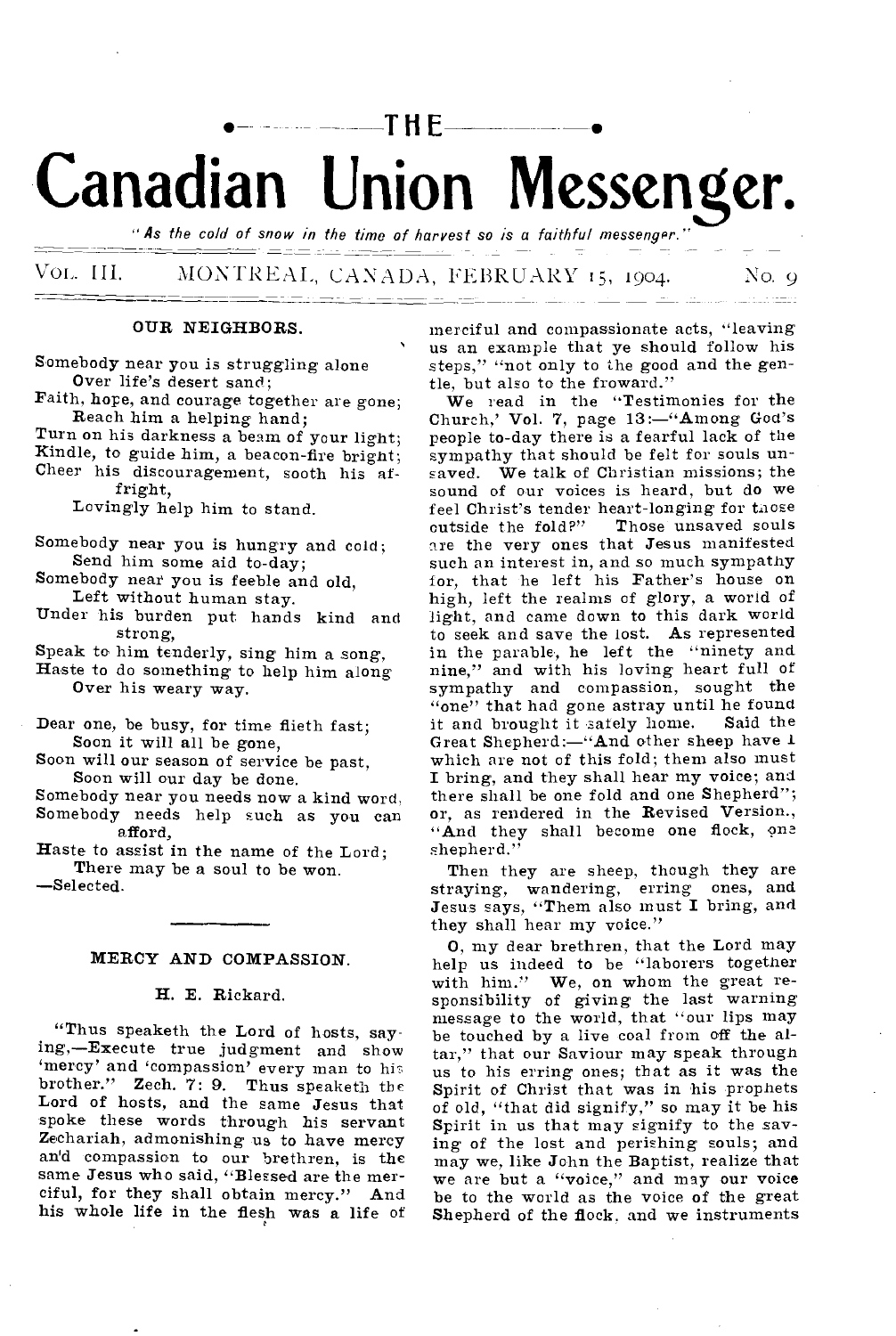in his hand to accomplish his purpose. For "Thus saith the Lord God, behold, I, even I will both search my sheep and seek them out." Ezek. 34: 11, 12, 31. Yes, "to-day there is a fearful lack of the sympathy that should be felt for souls unsaved, for if we had the sympathy that we should have, instead of this cold indifference that is so often manifested, our hearts would be filled with a compassionate yearning for them. See how this was manifested by the Father in the parable of the prodigal son, for we read : " But when he was yet a great way off, his father saw him, and had compassion and ran and<br>fell on his neck: and kissed him. And fell on his neck; and kissed him. when he confessed, and said, "Father, 1 have sinned against heaven and in thy sight, and am no more worthy to be called thy son," the father said, "bring forth the best robe and put it on him." He had best robe and put it on him." confessed his sins, confessed his unwortniness. "If we confess our sins, he is faithful and just to forgive our sins, and to cleanse us from all unrighteousness." "If any man sin, we have an advocate with the Father, Jesus Christ the righteous." Yes, he is able and anxious to cleanse us even from the "filthy rags" of self-hightcousness, and clothe us with the "spotless robes" of his own righteousness.

How can we labor successfully with Jesus unless we are imbued with the same<br>spirit that he had? "Now if any man spirit that he had ? have not the Spirit of Christ, he is none of his." Nor can we labor in harmony with him.

I can do no better, in closing, than to quote again from the Testitmonies: "The transforming power of Christ's grace molds the one who gives himself to God's Imbued with the Spirit of the Redeemer, he is ready to deny self, ready to take up the cross, ready to make any sacrifice for the Master. No longer can he be indifferent to souls perishing around him."

#### **SUNDAY AGITATION.**

#### **A.** L. Miller.

"And he causeth all, both small and great, rich and poor, free and bond, to receive a mark in their right hands, or in their foreheads." Rev. 13: 16.<br>The word "causeth" show

shows forceful means will be used in implanting the mark (Sunday observance) in the right hand or forehead. Man can comr el his fellow man, only through the hand of the law. Law cannot be enforced against public opinion,

as public opinion, because of the Reformation, was much against the enforcing of tenets of faith.

Sunday enforcement, in the light of the p,bove Scripture, must be agitated to so mold public opinion that it will sanction and call for it. Are we aware how rapidly this agitation is progressing? Dc we comprehend how rapidly public opinion is being educated in Canada to favor Sunday enforcement?

The agencies for the enforcement of the mark or the beast (Sunday observance) are many, and are being worked with a zeal worthy of a better cause. There are two parties who spend their whole time in this work in Ontario. They are as busy as they can be, speaking eight or ten times a week. One of the meetings was held in Woodstock, under the auspices of the "Lord's Day Alliance," which it was my privilege to attend. The hearty welcome given, the applauses made to many remarks favoring Sunday enforcement, show the trend of public opinion.

Although the enforcement of the day is under the guise of civil enactment, yet, it is not and cannot be such. **It** is religious legislation pure and simple. Take away the religious phase, and Sunday legislation would cease.

In many remarks the "wolf" was clearly seen. In thought it was said,—"We send our legislators to make our laws for us; they legislate for the good, and in harmony with the will, of the greatest num-<br>ber. These laws must and will be enforc-These laws must and will be enforc-<br>The minority must submit. All of ed. The minority must submit. any other persuasion must cease work upon the First day of the week."

Congress is oeing closely watched, and every opportunity to tighten the reins and take an advanced step, is improved. Everything is rapidly shaping for the<br>final conflict. Are we contending every Are we contending every inch of ground? By earnestly striving for the truth along these lines is about the only way the truth will be brought to many, and especially .the political class. May we be fully aroused and true soldiers for our King.

#### **GOING TO LAW.**

#### **W. H.** Thurston.

"Dare any of you, having a matter against another, go to law before the unjust, and not before the saints? Do ye not know that the saints shall judge the world? and if the world shall be judged by you, are ye unworthy to judge the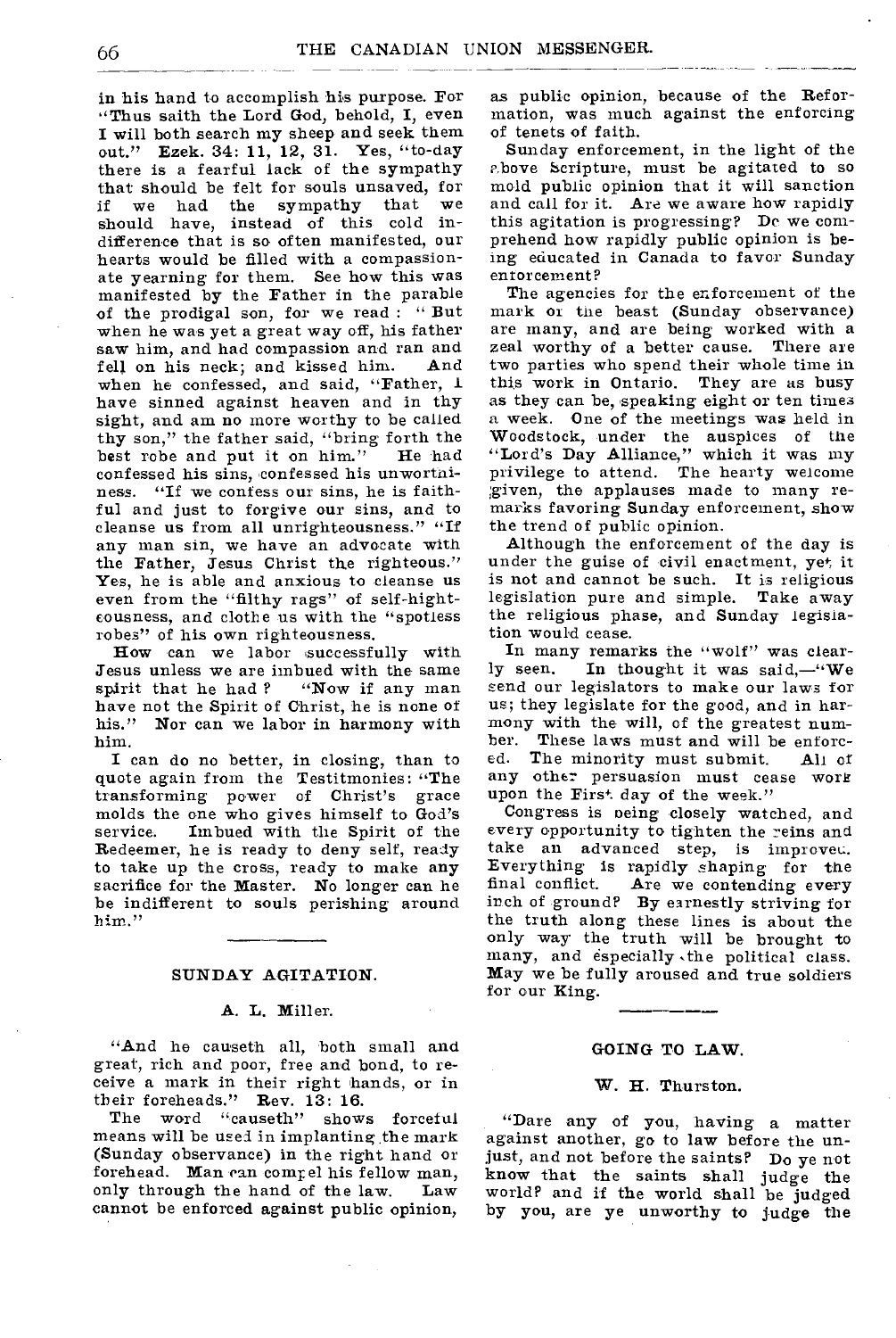smallest matters? Know ye not that we shall judge angels? How much more shall judge angels? things that pertain to this life? If then ye have judgments of things pertaining to this life, set them to judge who are least esteemed in the church. I speak to your Is it so, that there is not a wise man among you? no, not one that shall be able to judge between his brethren?

"But brother goeth to law with brother, and that before the unbelievers. therefore there is utterly a fault among you, because ye go to law one with another. Why do ye not rather take wrong? why do ye not rather suffer yourselves to be defrauded? Nay, ye do wrong, and defraud, and that your brethren. Know ye not that the unrighteous shall not inherit the kingdom of God?"

Why should Christians go to law at all? Is not going to law the result of not having the law of God in the heart? How can a man that goes to law apply the Golden Rule? The Bible tells us that we had better take wrong and suffer ourselves to be defrauded than to go to law.

To be a Christian is to be Christlike. Can we think of anything that Christ would do that would cause a man to sue him? It is true that there were people who hated the Saviour, but was it on account of any wrong that he did?

"What doth the Lord require of thee but to do justly, and to love mercy, and to walk humbly with thy God?"

"And if any man will sue thee at the law," what are we admonished to do, contend with him and get the best of him, if possible? Not exactly. Let us see. "And if any man sue thee at the law, and take away thy coat, let him have thy cloke also."

While it is permissible to remonstrate firmly ,yet mildly, on the injustice of an action, yet, rather than to contend with a revengeful spirit in courts of justice over property, the Savious teaches that it is better to take a trifling injury. If, said Christ, an adversary wishes to obtain, at low, one of these garments, rather than contend with him, let him have the other also. 'Oh, consistency! thou art a jewel."

#### WHY NOT ALL.

#### W. H. Thurston.

While laboring among the churches, one often hears this statement: "If all would pay tithes and make offerings, there would be sufficient means for Gospel work." These remarks come from those who conform to the teaching of the Scriptures in these matters, of course; but why should there be any occasion for such remarks?

If it is right for a part of the people to pay thithes, why not all? Is not ninetenths with the blessing of God worth more, and will it not go further, than tentenths without the blessing of God?

The Bible tells us that the Sabbath is holy (Ex. 35: 2), and we believe it, and keep it holy by turning away our feet from the Sabbath and not following our usual pursuits, and we call the Sabbath a detight. We would consider it a sin to devote this holy time to our own use.

The Bible alsu tells us that the tithe is holy (Lev. 27: 30); but do we believe it? "But," says one. "there is a difference between the Sabbath and the tithe." Yes, there is a difference between the Sabbath and the tithe, but is there any distinction between holy and holy? We believe the Sabbath is holy and should be kept holy; but how about the tithe? Is it being reserved as holy unto the Lord, set apart for Gospel work, or are we devoting it to our own use?

"It is a snare to the man who devoureth that which is holy, and after vows to make enquiry." Prov. 20: 25.

Who among us are laying snares for our own feet by appropriating the tithe to our The Saviour commended the Pharisees for paying tithes. "Woe to you Scribes and Pharisees, Hypocrites: for ye tithe, mint, and anis, and commin, and omit the grave matters of the law, judgment, and mercy, and fidelity: these ought ye to do (pay tithes, present tense) and those (judgment, mercy, and fidelity) not to omit." (Syric translation.)

"These ought ye to do." These are the Saviour's own words. "Hear ye him."

An offering in behalf of the International Publishing Association, located at College View, Neb., was taken up in the churches of the United States the first<br>Sabbath in this month. An article was Sabbath in this month. prepared for "The Messenger," but it was, unfortunately, crowded out of our last is-<br>sue, much to our regret. We wish the sue, much to our regret. Association God-speed in their work of furnishing the publications which will carry the last message to the many representatives of foreign lands in America, in their own language.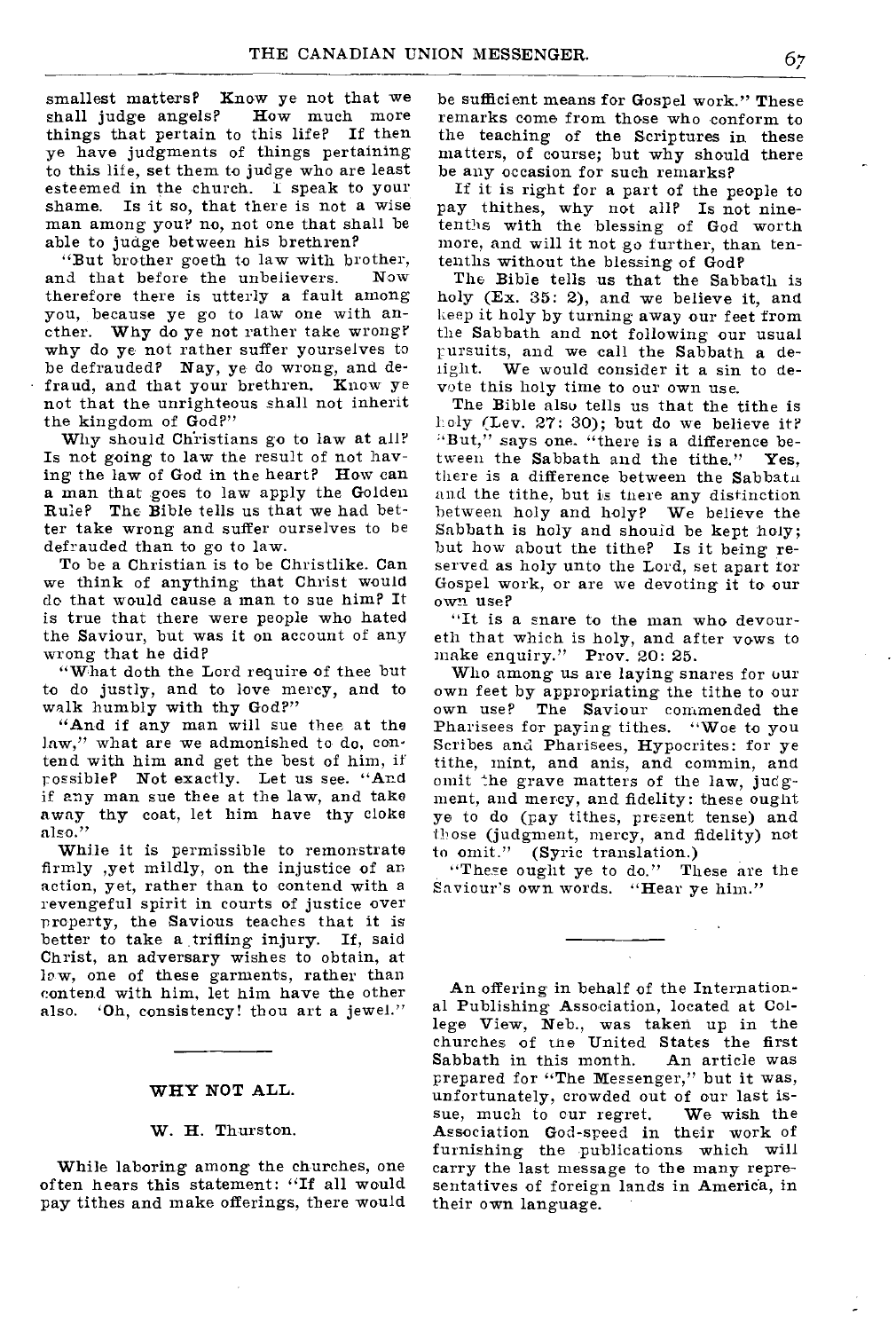# **THE CANADIAN UNION MESSENGER**

Published Semi-Monthly by the

CANADIAN PUBLISHING ASSOCIATION

4230 ST, CATHERINE STREET,

MONTREAL, CANADA. Subscription Price, 35 cents per year.

S. D. HARTWELL, Editor,

Fritza del definitio laz l

# **TO OUR READERS.**

When requesting change of address, be sure to give both old and new address.

In case the paper is not received after the first of the month, notify us and another copy will be sent. Entered as Second-class matter.

#### IN MEMORIAM.

COLLIE-Elder Joseph W. Collie was born in Nova Scctia, December 19, 1864, and died in Boulder, January 16, 1904. Our beloved brother embraced present truth at the age of eight years, and from this early age sought to be a servant of the Master whom he served to the last. He was united in marriage with Miss Rosella Rupp, at the Cleveland, Ohio, camp-meeting, in 1887, by Elder R. A. Underwood. He entered the ministry in Minnesota in 1889. During the years of his ministry he was called to many positions of trust, and at the time of hisi last sickness he was the president of the Ontario conference. Bro. Collie came to Colorado last May with bright hopes that this sunny clime would soon bring back the needed health and strength, and that he would again sound the glad notes of the message that he loved so much. But his work was done, and he met the end as he had lived, happy and joyful in his Lord. It was my privilege to spend a little time with him during the last days of his life, and a greater hope,<br>and stronger faith I never saw. While and stronger faith I never saw. he would have loved to live for the sake of the cause and his dear family, yet he left it all with him who knoweth best, and longed for rest, and rest came—that rest and sleep from which he will be called, not to a. life of struggle against sin and death, but tc a life of blessed rest with his Saviour and the faithful of all ages. We laid him away in the silent grave, January 19, 1904. Funeral services were conducted by the writer, assisted by Elders Wilcox, Richards and Russell.

#### G. F. WATSON.

We have a few of the Capital and Labor number of the "Signs" still on hand, if any are in need.

Elder G. B. Thompson spent Sabbath and Sunday, Jan. 30 and 31, in Rome, **N.Y.,**  " his former home.

Elder Thurston sold fifty copies of the "Signs" in Sherbrooke one day, recently, while in that city on other business.

Bro. R. J. Bryant, formerly of Toronto, writes us to change the address of his "Messenger" to Kansas City, Kansas.

Elder W. H. Thurston visited Sherbrooke recently, in the interest of Canadian Union Conference business. Returning, he spent cne night at Stukely in council with Elder Farnsworth.

The council of the Canadian Union Conference, which was called for February 2, was postponed one week, in response to a telegram from Elder A. G. Daniells. The telegram frcm Elder A. G. Daniells. Committee met on the 9th inst.

The price of "The Life Boat" has been increased to thirty-five cents a year. This has been made necessary by the increased price of material. We trust none of the subscribers will feel they can afford to be without it. The February number is an anti-tobacco number.

We have received from the publishers a **<sup>c</sup>** opy of the S.D.A. Year Book for 1904, and find it very complete in information which every family is in need of if it wishes to keep in touch with our work in all the<br>world. A complete directory of each or-A complete directory of each organization, General, Union, and State, is found, together with our denominational institutions and an alphabetically arranged directory of the ministers of the denomination. Price 25 cents. Order of your tract society or of this office.

From our exchanges we notice that in most of the Conferences in America the canvassing work is making an encouraging advancement. This certainly is very agreeable to all, but we are led to wonder why our own field is not making a corresponding move. Every is favorable for the canvassing work in Canada. A period of unrrecedented financial prosperity is beenjoyed at present. A large increase of business is reported from all sections of the country, and where our agents have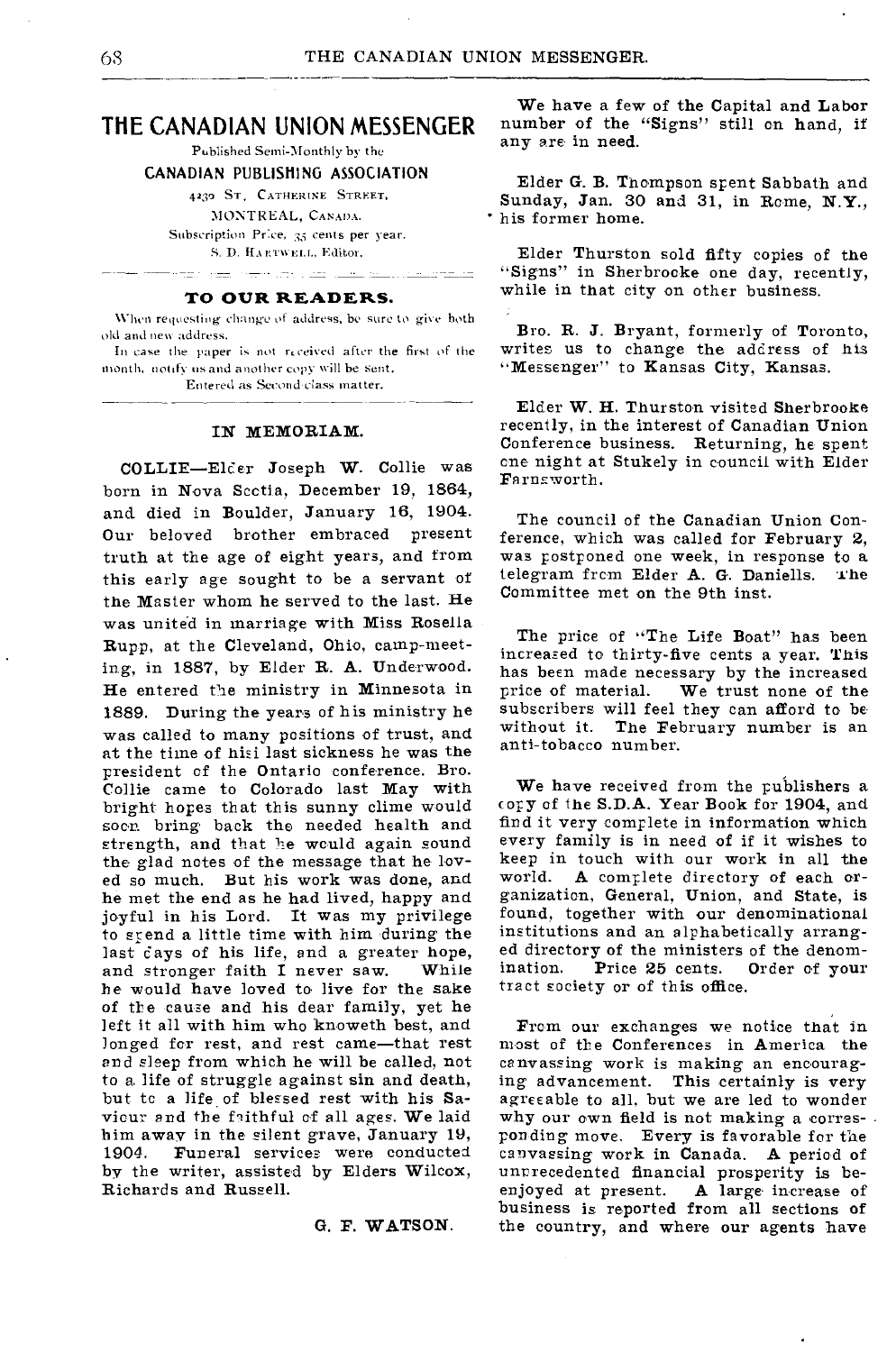been working, a desire to procure books and read them has been shown.

We would not hold out financial advantages in this work, but simply quote the words of "him who hath called you." He says, "Go work to-day in my vineyard, and 'whatsoever is right I will give you.'" Who would ask for more?

Not only "young people," but 'middleaged" and old people can do a good work: some as regular canvassers, spending all their time, and others a part of their time. What better method could be devised than to present the truth to people by the use of our publications?

What is needed now is a consecration on the part of our people. One says: "We have no young people in our church any more: they have all gone to the States." While this is true in many cases, and these young people are filling useful positions, there are still many others who might be encouraged to take up work in the canvassing field.

#### ONTARIO ITEMS.

Our annual offerings for Foreign Miscions is about all in. It is about double this year over last. We feel thankful for this.

Brother Frank Lane has been spending a few days with the Hamilton church re-<br>cently. Brother Lane formerly resided Brother Lane formerly resided here, and all are glad to see him once more. He is planning to take up the book work for a time.

What are you doing to enlighten your neighbors concerning the coming of the Lord? Will he say "Well done" if we are idle and indifferent concerning the stirring events transpiring around us? Order some tracts or a club of "Signs" and go to work.

I was in Berlin a few days ago, and enjoyed a most excellent visit with Elder Isaac and wife, who are laboring here. A few good souls are obeying the Lord, and others are interested. Elder Isaac is planning to open the work in some new field soon.

If any of the readers of "The Messenger" are not subscribers to the "Review," you are losing instruction which is invaluable.<br>You should subscribe at once. \$1.50 per You should subscribe at once. \$1.50 per<br>year. 75 cents for six months. Church year, 75 cents for six months. officers should take up this matter, and see that every member has our church paper.

We wish to settle with the Pacific Press at once for the Capital and Labor number of the "Signs" ordered, and we kindly request that those who have not paid up in full for the papers ordered, remit at once, so we can make prompt remittance.

The writer met with Brantford church Sabbath, Jan. 23rd. The services were attended with much of the blessings of<br>God. A very harmonious election of A very harmonious election of church officers was held. No change was made, except for elder, Bro. A. L. Miller being elected to this important position.

I will be very glad indeed if those having unpaid pledges to the Industrial School will kindly write and let me know if they<br>can pay them scon. The time has come can pay them scon. when definite plans for the future of the school must be considered. The school has done excellent work so far, and will be a great help to the work in the future.

Russell Pengally, aged ten years and eight months, died Jan. 17, at Guelph, of diptheriatic croup. He was sick only a few days. The Health Board of the city hastened the burial, and Brother Pengally, who was away in the field canvassing, was unable to reach home before the funeral, which added a sad feature to this deep affliction. We are not always able to understand every chapter of human experience in this world, but read in eternity, all will be seen to be right with those who love God. This family are all sustained in their bereavement with the Christian's hope, and expect in a "little while' to see Russell in the resurrection when Jesus comes.

Sister Belle Johnson, who is teaching a church school in the Indian Reserve, at Kauyengeh, Ont., writes as follows:

"I opened school with four pupils, Jan.<br>i, but have seven now. I expect ten 11, but have seven now. more when the weather gets milder. I canvassed two days, and made enough to purchase not books, pencils, pens, copy books, etc., for a dozen pupils.'

We hope that all will remember Sister Johnson in prayer. The school is held in the church which Dr. Hill and others have been building for some time. A schoolroom is being prepared in the basement, which will be used as soon as completed.

#### G. B. THOMPSON.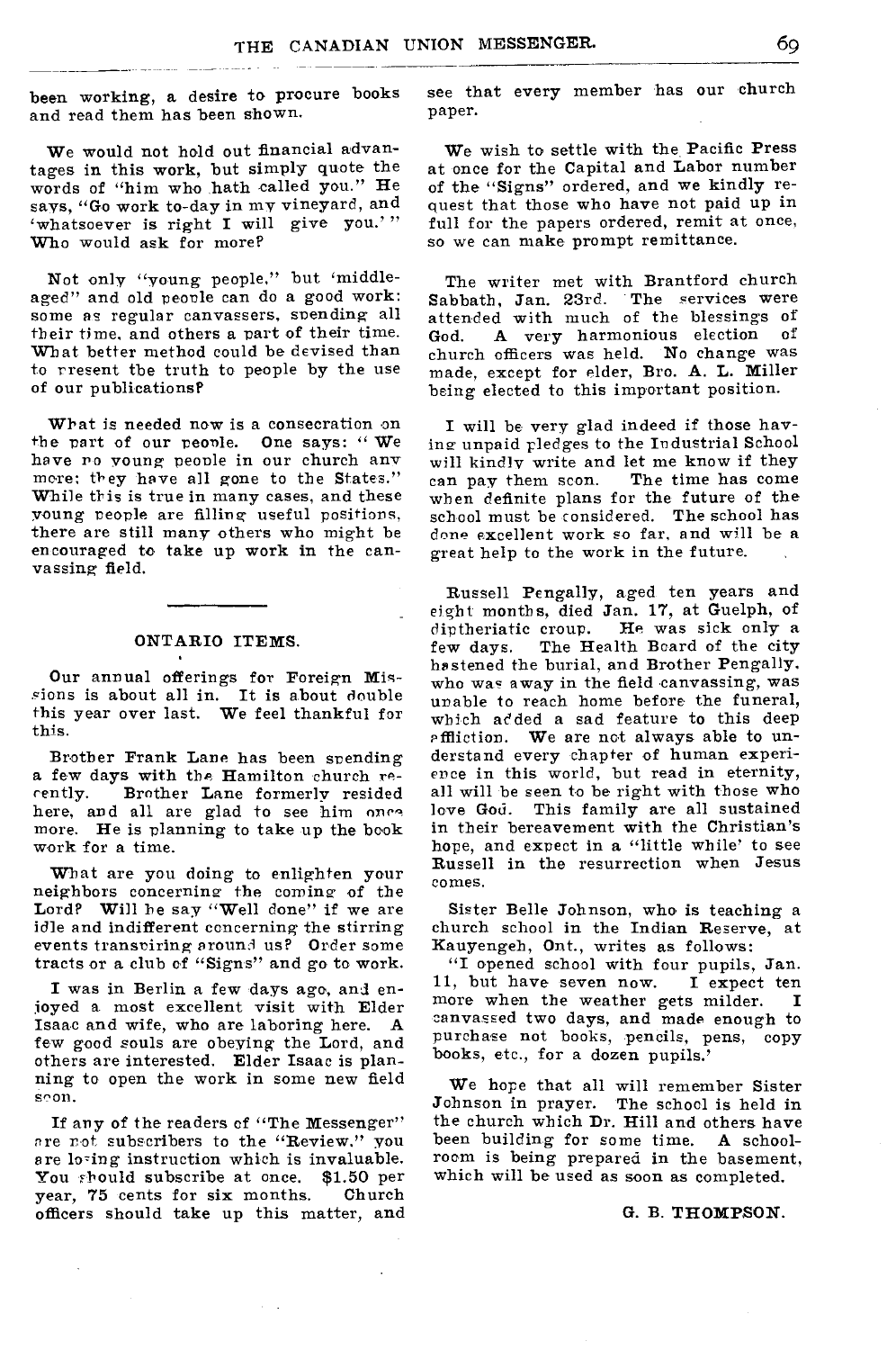### **FROM THE FIELD.**

#### ONTARIO.

CLINTON.—I am glad to learn that "The Messenger" is to be printed twice a month, and as one great object of the publication is to learn of the progress of the work, I will endeavor to report regularly.

Western Ontario, especially the parts around Stratford, have been, and are still experiencing, very stormy weather. This has made it very unfavorable for holding<br>meetings. However, it has not been our However, it has not been our plan here to hold meetings at once, but to endeavor to create an interest first, by means of the printed page. What better way could have been planned than by circulating our tracts according to the "Fireside Library" way, in some such manner as is suggested in our Sabbath-scrool lesson pamphlet? We are trying this way, and our plan is to go all over town, or nearly so, before beginning meetings.

While we find some who can not bear to have anything coming to them in any other garb than that of their own church, many others are reading. I firmly believe that this plan of working a place well with literature is a wise one, and one that should be adopted before holding either hall, tent or camp-meetings in a place.

I find our church paper. "The Review and Herald," to be esrecially full of interesting matter now. It seems to me more so than ever before. The work all along the line indicates that advance moves are being made everywhere. We are of good courage in the work, knowing that God is in this message.

We would be very thankful to receive copies of the "Review," "Signs," tracts, etc., prepaid, to use in missionary work. Remember us at the Throne of Grace.

#### W. H. SPEAR.

#### MARITIME.

HALIFAX, N.S.—Since my last report, I have spent one week at the Farmington Industrial school, holding meetings each evening with the teachers, students and neighbors who gathered in the schoolroom of the Academy. We also spent some time in assisting the officers and teacher in solving some perplexing problems that were confronting them. We also had the privilege of going to the woods with the principal and students and helping in the work of getting a supply of fuel for the

school. We felt quite encouraged at the outlook for the school when we came away, and we are certain that if our young people can be led to see the importance of the school, and of attending so as to prepare themselves for usefulness in the cause, that the school will be a success and be a means of hastening the message in this Conference.

From there I came to Halifax, and spent three days, and then retraced my steps and went to East Washburn, Maine, where I was privileged to assist in a general meeting. It was a grand meeting, and plans were laid for work in Aroostook Co., which if carried out, will be a great help to the work in Victoria Co., this Conference.

Coming back, I spent one Sabbath with the little church at Fredericton, and found them all of good courage and seeking to hold up the light of truth in the Capital<br>city. This church numbers but sixteen This church numbers but sixteen members, yet the annual offering amounted to 8110.41, for which we feel to praise the Lord. During the few days spent at Fredericton we also raised \$19.50 toward the running expenses of the church.

I also spent a few days with the church at St. John. This church is taking hold with renewed vigor to push forward the work in their city, and as a result souls are being added to their, numbers. Bro. Fred. Tracy is in charge of the wok in St. John; and now that he has greatly added to his laboring force by taking to himself a help-meet, we confidently expect to see the work move forward in that city.

This morning, Jan. 29, I arrived in Halifax to assist Elder Guthrie in a series of meetings which he already has well under way. I found himself and family well, and as we unite together to carry forward the work here, we earnestly request the prayers of our brethren that as a result souls may be added to the church here of such as shall be saved.

#### W. R. ANDREWS.

#### MARRIED.

Monday, January 25, at 4 p.m., at the home of Dr. C. C. Nicola, of the Melrose Sanitarium, Bro. F. A. Tracey, of St. John, N.B., and Sister Olive Jones, of Melrose, Mass., were united in marrige, by Eld. G. B. Wheeler.

Mr. and Mrs. Tracey arrived in St. John, Thursday, the 28th ult., and the same evening a number of the brethren and sisters and friends gathered at the home of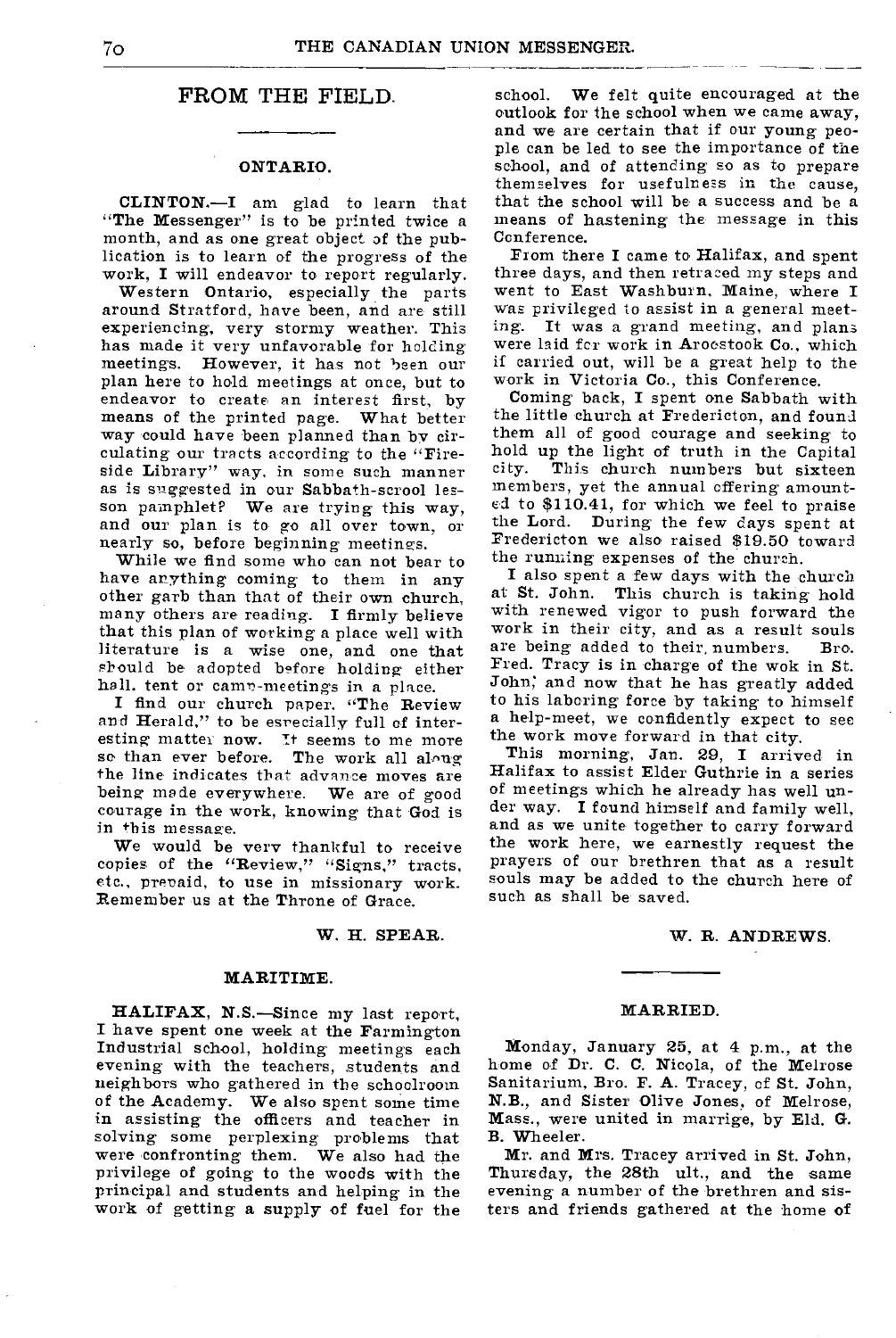Sister Hammton, where the happy couple are to reside for a time, and gave them a warm and hearty welcome. All who have met Mrs. Tracy feel that "our Fred" has indeed found a help-meet, and we all wish for them a happy and useful life, and that their union may be blessed of God in bringing many souls into the truth.

#### ONTARIO OFFICE ITEMS.

The new year-books are here. They are quite complete and up to date.

The total amount of annual offering is \$306.99, almost double that of last year.

Since January 1, this office has sent almost \$500 to the Foreign Mission Board at Washington.

Our canvassers are doing fairly well, in spite of the severe cold and snow. Still we hope to see them doing better soon.

The "Review and Herald" announces the publication of a new trade-book, entitled "The Lovers' Love, or John 3: 16," by William Pearce, a well-known wrrer or Biblical themes.

B. B. NOFTSGER.

#### AN OLD FRIEND HAS RETURNED.

When a dear friend returns after a long absence, how gladly we welcome him ! What sitisfaction his very presence brings! Perhaps he has helped us over some hard place, or encouraged us in some trial—has, in fact, proven himself "a friend indeed."

Just as gladly do the Sabbath-school officers and teachers welcome the return of the "Sabbath-School Worker." Its familiar face brings encouragement to all. It was a "help" in the past, and we have missed it so sadly during its absence that it now seems doubly welcome.

We are not disappointed on a closer acquaintance, either, for although smaller in size than before, it still has just the helpful. suggestions, the reports from other schools, in instruction for teachers and officers, which we all need. Its "Helps on the Sabbath-School Lessons" for each week and for every division of the school are more valuable than ever, and contain just

the information for which every earnest teacher feels the need.

The price, too, is so low that all can now afford to have it-35 cents per copy to individual addresses, or 25 cents per copy where 2 or more copies are sent to one name and address.

You will surely need the "Worker" for 1904.

#### SOME OTHER DAY.

There are wonderful things we are going to do,

Some other day;

And harbors we hope to drift into, Some other day.

With folded hands and oars that trail,

We watch and wait for a favoring gale

To fill the folds of an idle sail,

Some other day.

We know we must toil if we ever win, Some other day;

But we say to ourselves, there's time to begin

Some other day.

And, so deferring, we loiter on,

Until at last we find withdrawn

The strength of the hope we leaned upon, Some other day.

—"N. Y. Triliune."

Work done by St. Thomas's Church during quarter ending Dec. 31, 1903.

|                                                                           | Retail |
|---------------------------------------------------------------------------|--------|
| NAME. No. Pages. value.                                                   |        |
| Periodical subscriptions 9                                                |        |
| Periodicals distributed.157 3193 \$7.08                                   |        |
| Tracts distributed 82 1382 .97                                            |        |
| Books sold 8 3168 11.00                                                   |        |
| $\text{Song books sold.}\quad .\quad .\quad .\quad 3\quad 1242\quad 1.05$ |        |
| Bibles sold $\ldots$ 2                                                    | 6.50   |
|                                                                           |        |
| Totals 8985 \$26.60                                                       |        |

#### CROWN VAPORIZERS.

Now that cold weather is on, and you are getting a sore throat or a cold in the head. why not get a CROWN VAPORIZER? We will send one, complete with medicine, for 75 cents, post-paid. agents.

#### CANADIAN PUB. ASS'N,

4230 St. Catherine St., Montreal.